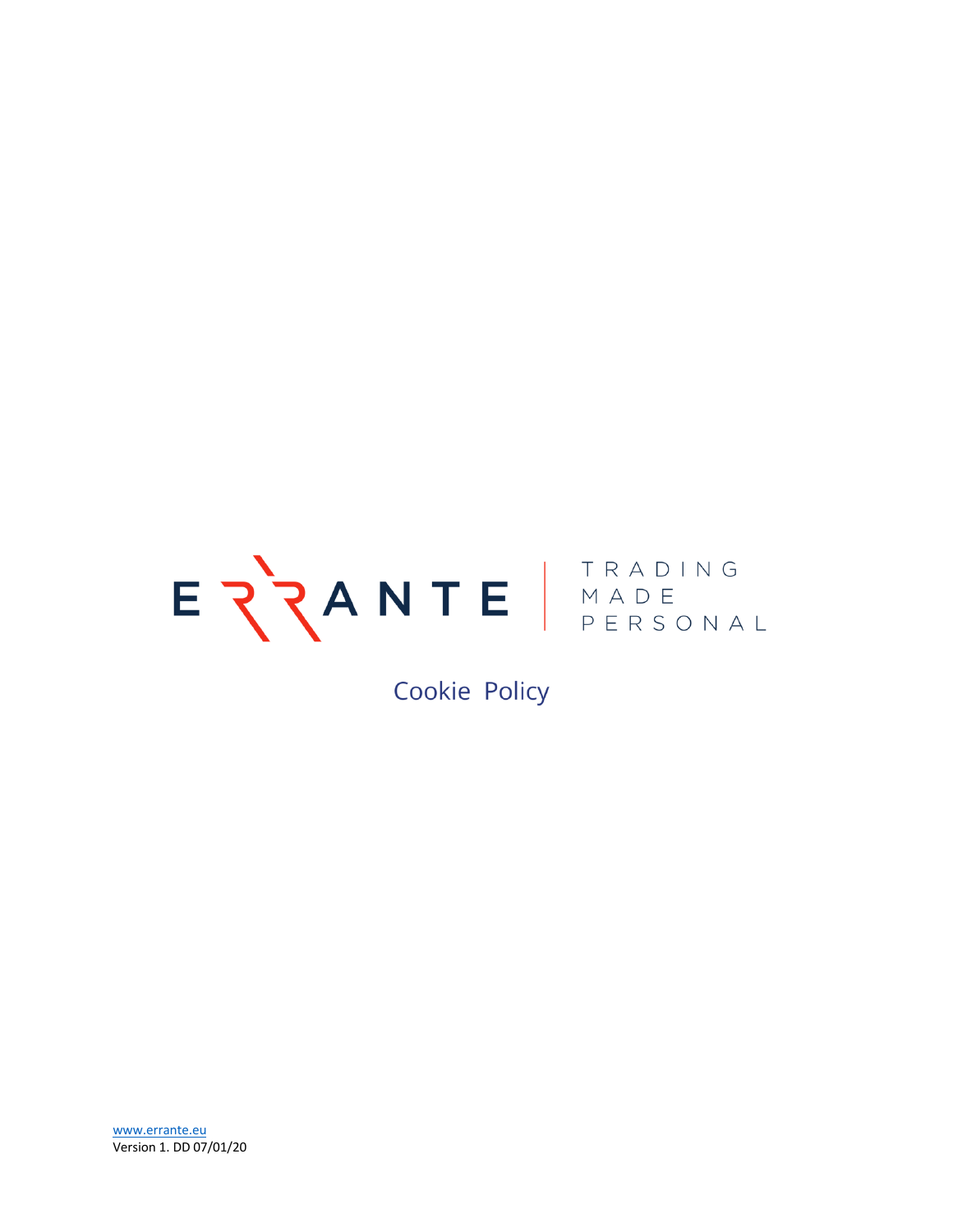# Cookie Policy

### **INTRODUCTION**

This is the Cookie Policy for Errante, accessible from www.errante.eu (hereinafter referred to as the "Website").

Our Cookies Policy describes what Cookies our Website gathers and collects, how we use them, why we sometimes need to store these cookies and how you can disable cookies at any time.

We will also share how you can prevent these cookies from being stored however this may downgrade or 'break' certain elements of the site's functionality.

#### **WHAT ARE COOKIES**

Cookies are small pieces of information, normally consisting of just letters and numbers, which are automatically stored on your computer (or any other devise used to navigate the Internet) when you visit a website and offer an insight of your activity and preferences.

Our Website uses cookies to help us improve our website performance and your browsing experience. Please refer to the below table in order to get a better understanding of what cookies our Website uses; how do we use them and what is their purpose.

For more information regarding cookies, you are kindly referred to visit www.aboutcookies.org or www.allaboutcookies.org.

Please note that cookies can't harm your device. The Company uses encrypted information gathered through cookies to help improve your experience of the Website.

#### **THE COOKIES WE SET**

We use first-party cookies to analyse how visitors use our website, as well as track and improve our website's performance and function. This allows us to provide better customer experience by quickly identifying and fixing any issues that may arise. Another use of cookies is to store your log-in sessions. For example, when you log-in to our Members Area to deposit funds, a session cookie is set so that the website remembers that you have already logged in. If the website did not set this cookie, you will be asked for your login and password on each new page as you progress through the funding process.

Furthermore, first-party cookies are used to allow us to "remember" your preferences and identify you as a user, ensuring your information is secure and operate more reliably and efficiently. You can consider that cookies save you time, i.e. typing your username every time you access our trading platform and recall your preferences, such as which language you wish to see when you log in, which graphs etc.

Please note that not all cookies on our website are set and controlled by us. In some special cases we also use cookies provided by trusted third parties. For example, **Google Analytics** which is

www.errante.eu Version 1. DD 07/01/20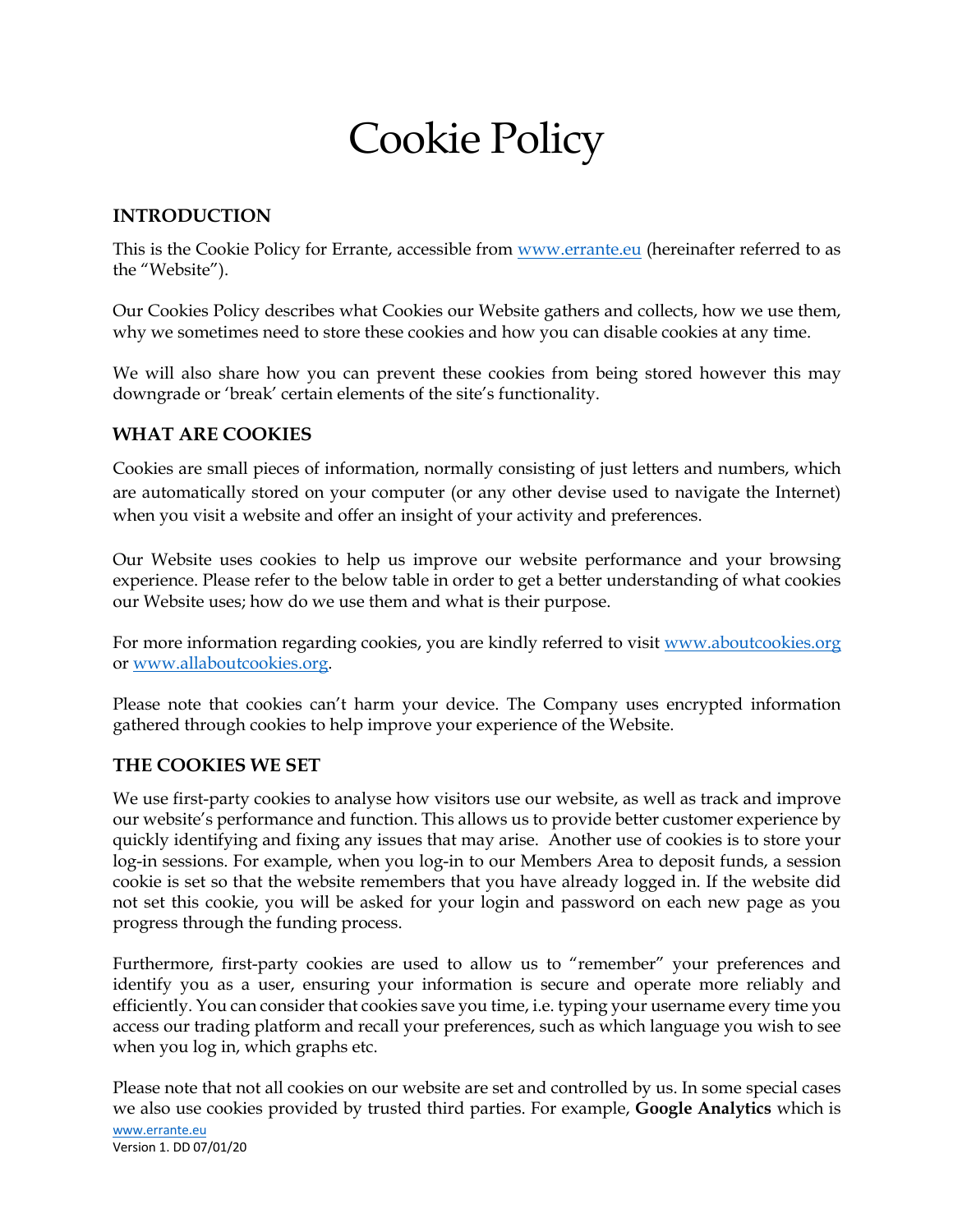one of the most widespread and trusted analytics solutions on the web for helping us to understand how you use the site and ways that we can improve your experience. These cookies may track things such as how long you spend on the site and the pages that you visit so we can continue to produce engaging content.

Our website uses the following types of cookies:

| Third<br>Party<br>Name | Cookie<br>Name | <b>Collects</b><br>persona<br>1 data | Expiratio<br>n of<br>cookie | Purpose                                   | <b>Terms for Personal data collected</b>                                                                                                                                                                                                                                                                                                                                                                                                                                                                                                                                                                                                                               |
|------------------------|----------------|--------------------------------------|-----------------------------|-------------------------------------------|------------------------------------------------------------------------------------------------------------------------------------------------------------------------------------------------------------------------------------------------------------------------------------------------------------------------------------------------------------------------------------------------------------------------------------------------------------------------------------------------------------------------------------------------------------------------------------------------------------------------------------------------------------------------|
| Facebook               | $_fbp$         | Yes                                  | 31 Days                     | Targeting /<br>Advertising                | -Collecting Geographical location of the<br>client through HTTP headers, which also<br>includes additiona information about the<br>browser and the users IP to identify the users<br>location and further information about the<br>browser and the users navigation to our<br>website.<br>-Each unique customer that visits our<br>Website is provided with a unique ID via this<br>cookie. In this way, subsequent visits to our<br>Website via the same browser are recorded<br>as belonging to the same (unique) visitor.<br>-Specifc Interactions on our website,<br>including buttons clicked by the unique<br>visitors are registgered to improve<br>advertising |
| Goolge<br>Analytics    | $-ga$          | Yes                                  | 24 Months                   | Performance<br>/Targeting/<br>Advertising | -Collecting Geographical location of the<br>client through HTTP headers, which also<br>includes additiona information about the<br>browser and the users IP to identify the users<br>location and further information about the<br>browser and the users navigation to our<br>website.<br>-Each unique customer that visits our<br>Website is provided with a unique ID via this<br>cookie. In this way, subsequent visits to our<br>Website via the same browser are recorded<br>as belonging to the same (unique) visitor.<br>-Specifc Interactions on our website,<br>including buttons clicked by the unique<br>visitors are registgered to improve<br>advertising |
| Google<br>Analytics    | $-gat$         | No                                   | 10<br>Minitues              | Performance                               |                                                                                                                                                                                                                                                                                                                                                                                                                                                                                                                                                                                                                                                                        |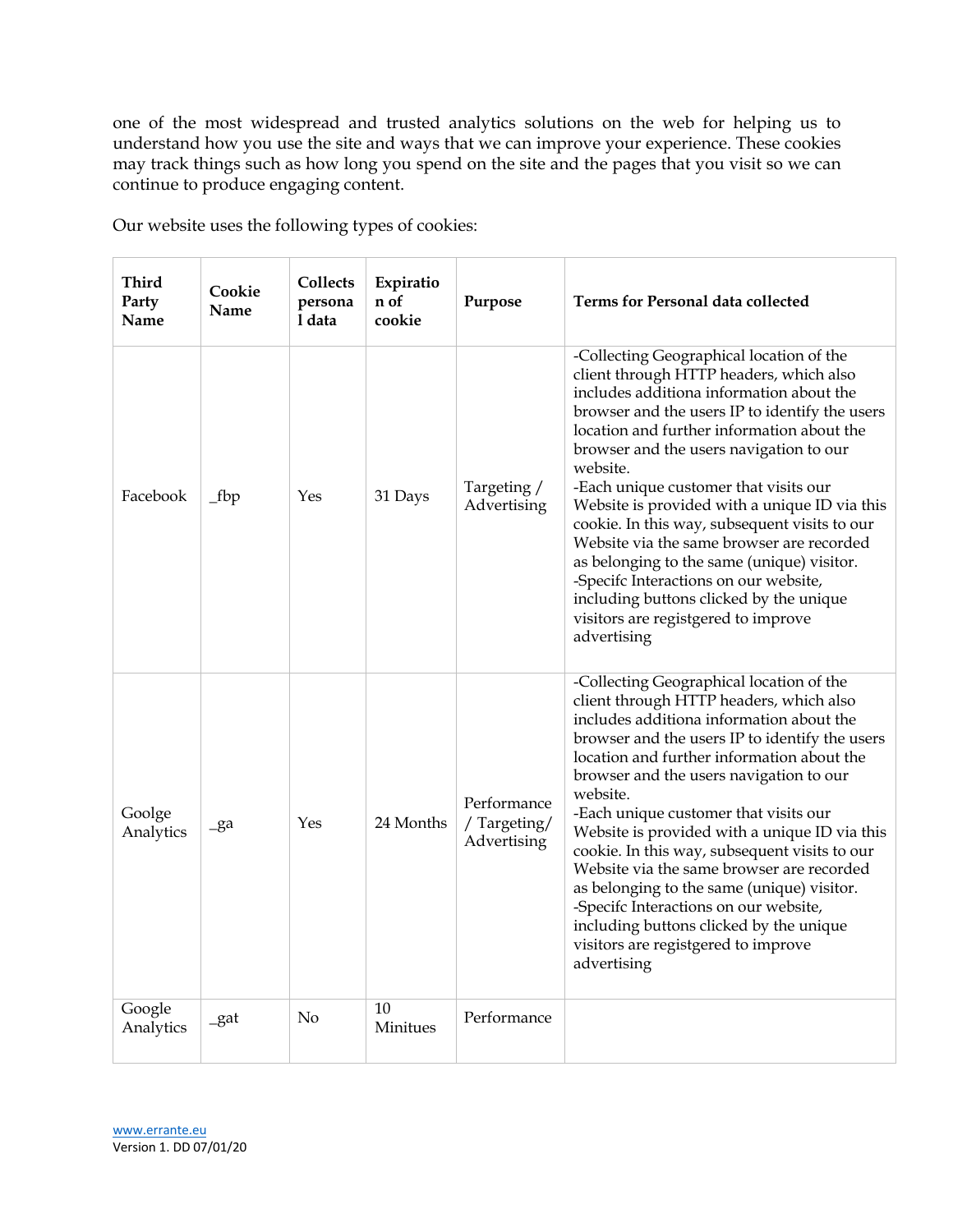| Google<br>Analytics | $-gid$                                                       | No       | 24 Hours | Performance   |                                                                                  |
|---------------------|--------------------------------------------------------------|----------|----------|---------------|----------------------------------------------------------------------------------|
| Livechati<br>nc     | livechat                                                     | Yes      | 3 Years  | Functionality | Email Address and name is collected to be<br>able to communicate with the client |
|                     | amplitude<br>_id_xxxxx<br><b>XXXX</b><br>livechatin<br>c.com | No       | 10 Years | Functionality |                                                                                  |
| Errante             | viewed_c<br>ookie_pol<br>icy                                 | No       | 16 Years | Functionality |                                                                                  |
|                     | BNES_vie<br>wed_cook<br>ie_policy                            | $\rm No$ | 16 Years | Functionality |                                                                                  |
|                     | entryPoin<br>t                                               | No       | 48 Hours | Functionality |                                                                                  |

Specifically, when you visit our website, there is certain information that is recorded which is generally anonymous information and does not reveal your identity. If you are logged into your account, some of this information could be associated with your account. We are talking about the following kinds of details:

- Your IP address.
- The domain name you requested.
- The name of your internet service provider (ISP) is sometimes captured depending on the configuration of your ISP connection.
- The date and time of your visit to the website.
- The length of your session.
- The pages which you have accessed.
- The number of times you access our website within any month.
- The file URL you look at and information relating to it.
- The website which referred you to our website.
- The operating system which your computer uses.

For more information on Google Analytics cookies, see the official Google Analytics page.

To opt out of being tracked by Google Analytics kindly visit http://tools.google.com/dlpage/gaoptout.

We are using Google Analytics for tracking of our website traffic and the user data retention period is 26 months.